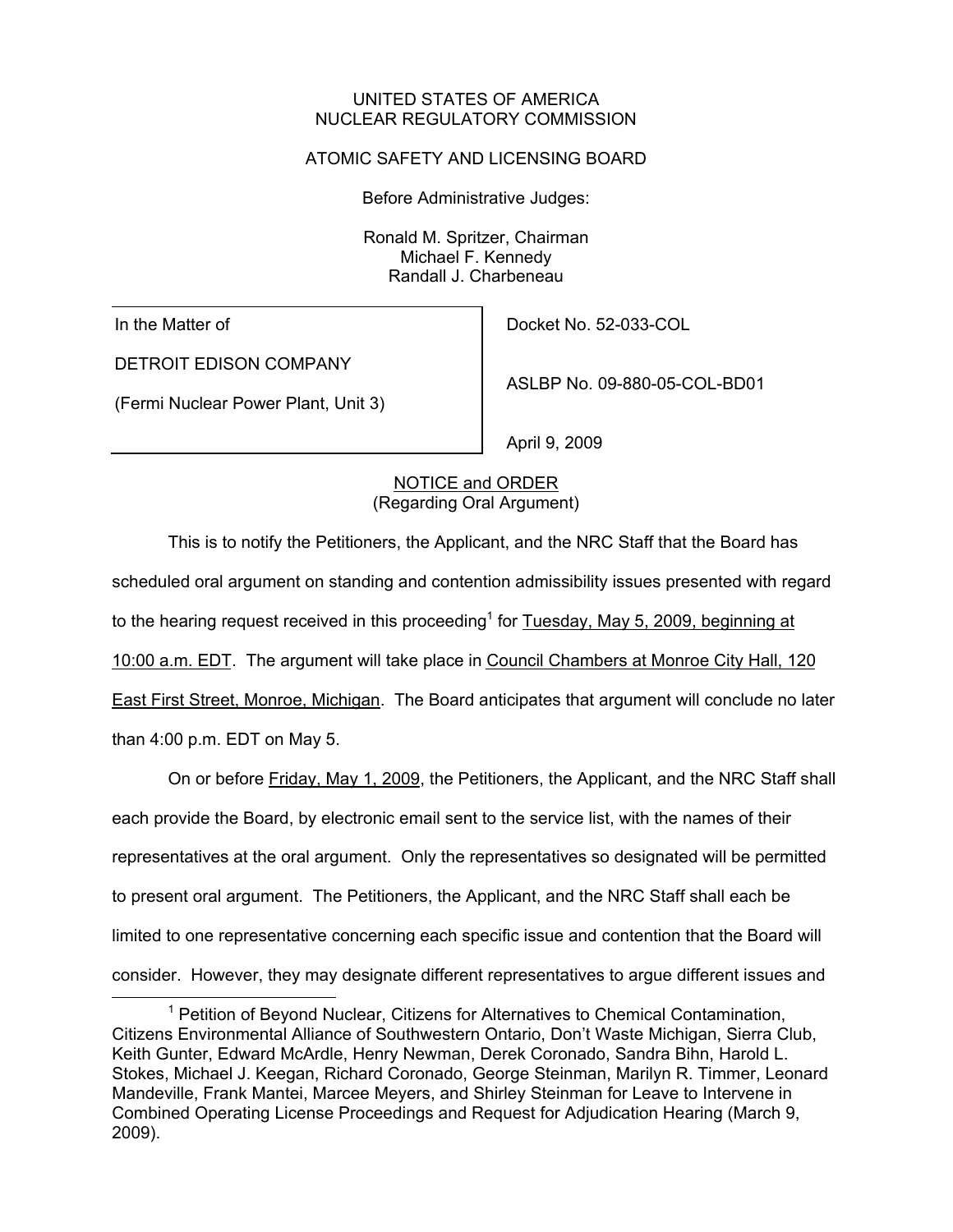contentions. Further instructions regarding the substance and format of oral argument will follow.

Each counsel or other representative for each participant in this proceeding that has not already done so shall file and serve a notice of appearance on or before April 20, 2009, containing all of the information required by 10 C.F.R. § 2.314(b). Petitioners shall also file and serve a copy of the previously filed Petition on or before April 20, 2009. The newly filed Petition shall be consolidated into one final document containing page numbers. $2$ 

It is so ORDERED.

### FOR THE ATOMIC SAFETY AND LICENSING BOARD

*/RA/* 

Ronald M. Spritzer, Chairman ADMINISTRATIVE JUDGE

Rockville, Maryland April 9, 2009

\* Copies of this notice and order were sent this date by the agency's E-Filing system to the counsel/representatives for (1) Applicant Detroit Edison Company; (2) Petitioners Beyond Nuclear et al.; and 3) NRC Staff.

 $\overline{\phantom{a}}$  $2$  The Petition was filed in five separate documents, four of which included the proposed contentions to the Applicant's COL application. The Board requests the Petitioners to number the Petition in the manner used by counsel for the NRC Staff and the Applicant. The NRC Staff briefly describes this method in footnote 1 of its Answer to the Petition for Leave to Intervene. See NRC Staff Answer to Petition of Beyond Nuclear et al. for Leave to Intervene in Combined Operating License Proceedings and Request for Adjudication Hearing at 2 (Apr. 3, 2009).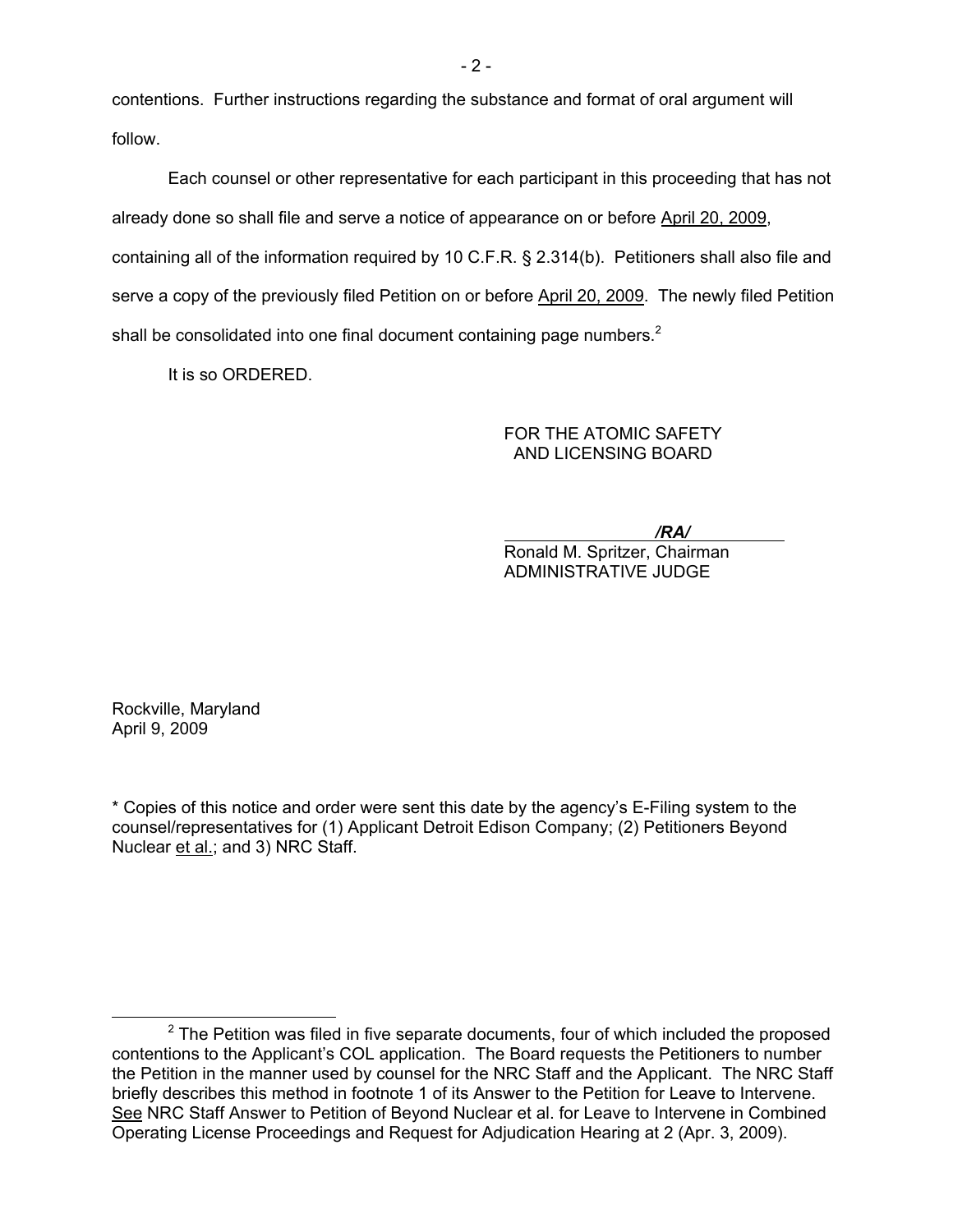#### UNITED STATES OF AMERICA NUCLEAR REGULATORY COMMISSION

In the Matter of )

 $)$ DETROIT EDISON COMPANY (DETROIT EDISON COMPANY )

(Fermi Nuclear Power Plant, Unit 3) )

 $)$ 

 $)$ (Combined License) )

# CERTIFICATE OF SERVICE

I hereby certify that copies of the foregoing LB NOTICE AND ORDER (REGARDING ORAL ARGUMENT) have been served upon the following persons by Electronic Information Exchange.

Office of Commission Appellate Adjudication U.S. Nuclear Regulatory Commission Washington, DC 20555-0001 E-mail: ocaamail@nrc.gov

Atomic Safety and Licensing Board Panel Mail Stop - T-3 F23 U.S. Nuclear Regulatory Commission Washington, DC 20555-0001

Ronald M. Spritzer, Chair Administrative Judge E-mail: rms4@nrc.gov

Michael F. Kennedy Administrative Judge E-mail: mfk2@nrc.gov

Randall J. Charbeneau Administrative Judge E-mail: Randall.Charbeneau@nrc.gov

Johanna Thibault, Law Clerk E-mail: jrt3@nrc.gov

U.S. Nuclear Regulatory Commission Office of the Secretary of the Commission Mail Stop O-16C1 Washington, DC 20555-0001 Hearing Docket E-mail: hearingdocket@nrc.gov

Detroit Edison Company One Energy Plaza, 688 WCB Detroit, Michigan 48226 Bruce R. Matters, Assistant General Counsel E-mail: matersb@dteenergy.com